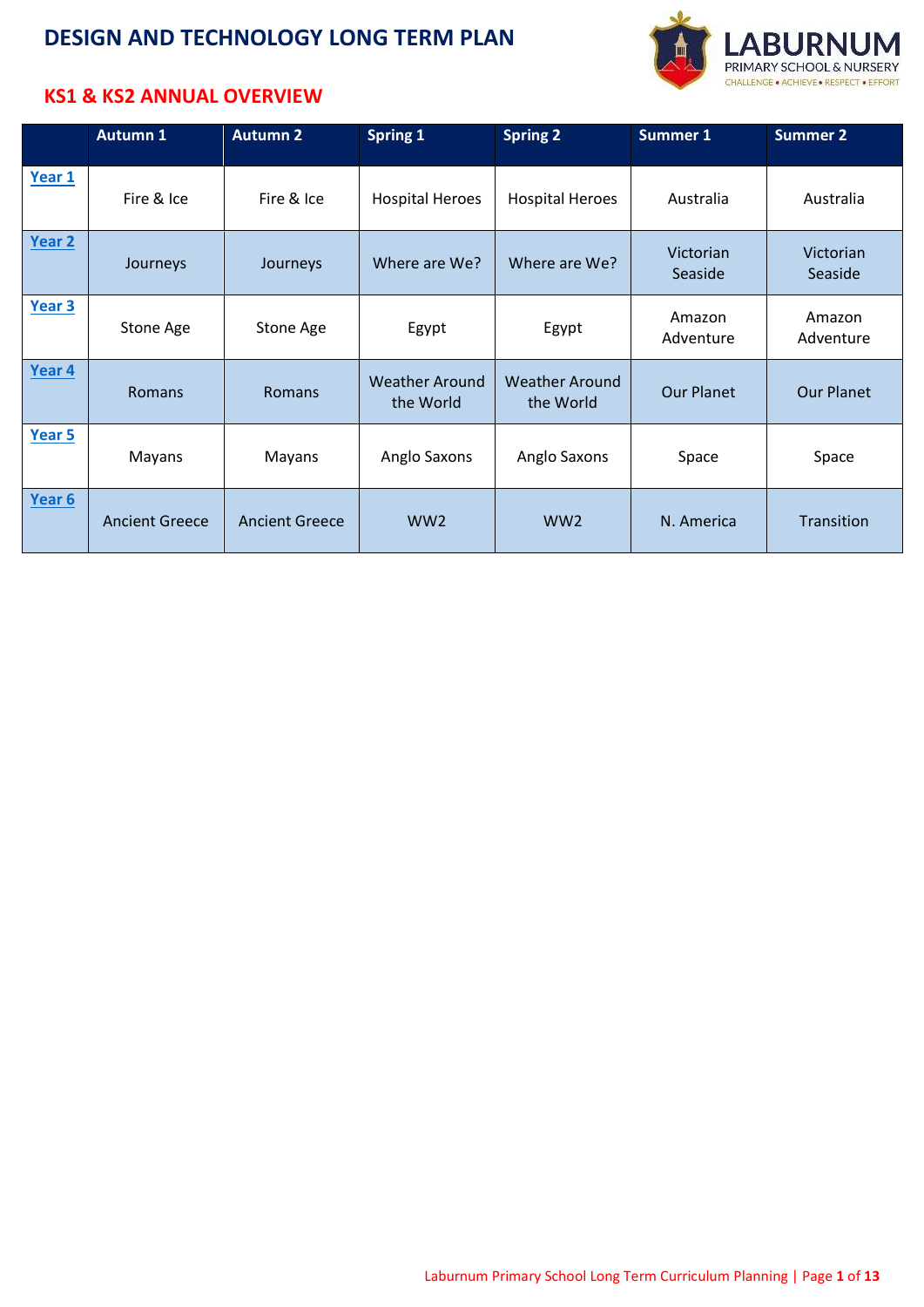

In Key Stage 1 the emphasis is on designing through a range of creative and practical activities. It should be based on imagination and own experience through story books, home and school, parks and gardens, local and wider community. They should explore and evaluate existing products before thinking of their own designs and products. They should talk about their designs and the intention of use.

Design – Design purposeful and appealing products for themselves and others based on own design criteria.

Make – Select and use a RANGE of tools for cutting, shaping, joining and finishing.

Evaluate – Evaluate their own products against their design criteria.

#### <span id="page-1-0"></span>**YEAR 1 – Skills to introduce:** Wheels and axels, Healthy Food, Structures

| <b>Unit Title</b>              | <b>Knowledge &amp; Key Questions</b>                           | <b>Specific Resources</b>      |  |
|--------------------------------|----------------------------------------------------------------|--------------------------------|--|
| <b>Autumn Term (Fire &amp;</b> | Fire Engines - Children to look at how vehicles move through   | Card, wooden lollipop sticks,  |  |
| Ice)                           | exploration of toy cars/vehicles.                              | glue, sticking tape, scissors, |  |
| <b>Mechanics</b>               | Design:                                                        | rulers, card, paint            |  |
| (Wheels and Axels)             | Following on from learning about the houses<br>٠               | Wooden wheels and axels,<br>×  |  |
|                                | (materials) from the era, children to design their             | food boxes                     |  |
| <b>Fire Engines</b>            | own house using drawing and labelling.                         |                                |  |
| (Projects on a Page -          | State what their products are for.                             |                                |  |
| <b>Wheels and Axels)</b>       | Make:                                                          | <b>Vocabulary</b>              |  |
|                                | Select from and use a range of materials and<br>٠              | Wheel                          |  |
|                                | tools for constructing.                                        | Axel                           |  |
|                                | Explore how their model can be made stronger, if               | Construct                      |  |
|                                | need be.                                                       | Mechanism                      |  |
|                                | Measure, mark out and cut materials with                       | 3D/2D                          |  |
|                                | support.                                                       | Model                          |  |
|                                | Assemble, join and combine materials with                      | <b>Materials</b>               |  |
|                                | different components.                                          | Cardboard                      |  |
|                                | Evaluate:                                                      | Wood                           |  |
|                                | Talk about their design ideas and evaluate against             | Design                         |  |
|                                | design criteria                                                | Plan                           |  |
|                                | <b>Technical Processes:</b>                                    | Evaluate                       |  |
|                                | To know about the movement of simple                           | Measure                        |  |
|                                | mechanisms                                                     | Ruler                          |  |
|                                |                                                                | Equipment                      |  |
|                                |                                                                | Tools                          |  |
|                                |                                                                |                                |  |
| <b>Spring Term</b>             | Vegetable Soup - Children to investigate and try different     | Vocabulary                     |  |
| (Superheroes)                  | types of vegetable soup (e.g. carrot, leek/potato, tomato). To | Knife                          |  |
| <b>Cooking</b>                 | 'design' their own soup using preferred vegetables.            | Saucepan                       |  |
|                                | The focus to be on preparing vegetables safely and             | <b>Measuring jug</b>           |  |
| <b>Vegetable Soup - (DT</b>    | hygienically and then EVALUATE their soup.                     | Chopping board                 |  |
| based on                       | Design:                                                        | Amount                         |  |
| Superheroes book               | Children to explore different products (eg.                    | Method                         |  |
| <b>SUPERTATO)</b>              | vegetable soups)                                               | Recipe                         |  |
| See Projects on a              | To know where the food product comes from                      | Instructions                   |  |
| <b>Page - Preparing</b>        | Introduce that vegetables are grown and are full               | Peeler                         |  |
| <b>Healthy Fruit and</b>       | of nutrients                                                   | Wooden spoon                   |  |
| <b>Veg</b>                     | Make:                                                          | Mix                            |  |
|                                | To prepare food using hygienic and safe<br>٠                   | Stir                           |  |
|                                | procedures                                                     | Boil                           |  |
|                                | Use techniques such as cutting, peeling, grating<br>٠          | Blend/Blender                  |  |
|                                | Evaluate:                                                      | Puree                          |  |
|                                | To make comments about their product and ask                   | Liquid                         |  |
|                                | questions                                                      | Equipment                      |  |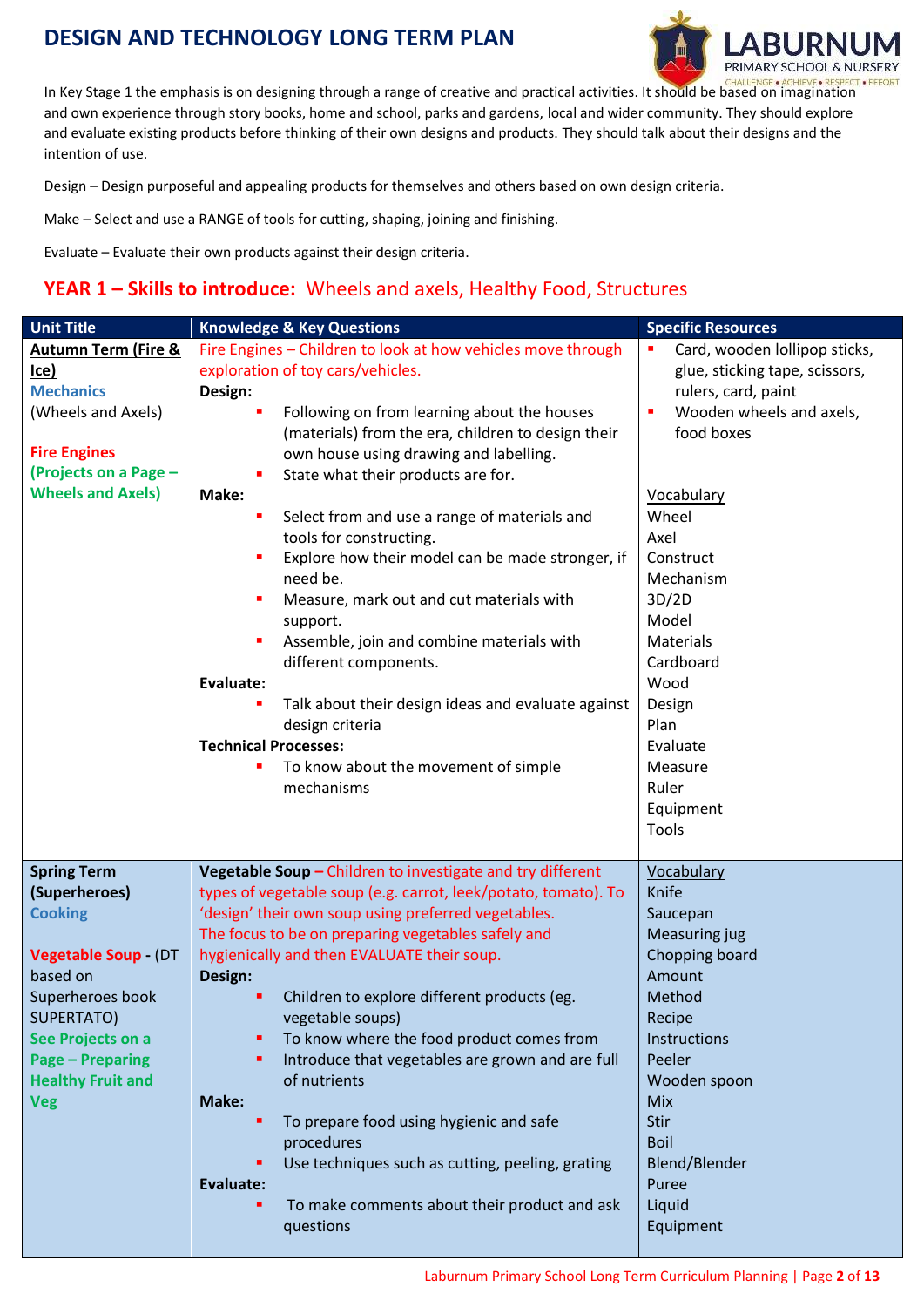

| <b>Unit Title</b>                                  | <b>Knowledge &amp; Key Questions</b>                         | <b>Specific Resources</b>    |
|----------------------------------------------------|--------------------------------------------------------------|------------------------------|
| <b>Summer Term</b>                                 | Designing a bridge (Australian Sydney Harbour Bridge)        | Vocabulary                   |
| (Australia)                                        | In connection with the Famous Physical Features of Australia | Cut                          |
|                                                    | - children to look at the famous bridge and consider the     | Fold                         |
| <b>Structures</b>                                  | strength and structures of what makes a bridge secure.       | Join                         |
| <b>Making bridges</b>                              |                                                              | Fix                          |
| Projects on a Page -                               | Design:                                                      | Assemble                     |
| <b>Freestanding</b>                                | Building on making stronger free standing                    | Equipment                    |
| <b>Structures</b>                                  | structures, children to design their own bench               | Tools                        |
|                                                    | using drawing and labelling.                                 | Construct                    |
|                                                    | State what their products are for.                           | Plastic/Wood/Cardboard/Paper |
| <b>Target Tracker</b>                              | Make:                                                        | Wire                         |
| Coverage                                           | Use a range of materials and tools for<br>٠                  | Pipe cleaner                 |
| <b>Build structures,</b><br>exploring how they can | constructing.                                                |                              |
| be made stronger                                   | Explore how their model can be made stronger, if<br>٠        |                              |
|                                                    | need be.                                                     |                              |
| <b>Create simple designs</b>                       | Measure, mark out and cut materials with                     |                              |
| for a product                                      | support.                                                     |                              |
| Use words/pictures to                              | Assemble, join and combine materials with                    |                              |
| describe what you                                  | different components.                                        |                              |
| want to do                                         | Evaluate:                                                    |                              |
| Select from a range of                             | Discuss their design ideas and evaluate against              |                              |
| tools to perform<br>practical tasks                | design criteria                                              |                              |
| Use a range of simple                              | <b>Technical Processes:</b>                                  |                              |
| tools to cut/join                                  | How free standing structures can be made<br>٠                |                              |
| <b>Ask simple questions</b>                        | stronger                                                     |                              |
| about existing products                            |                                                              |                              |
|                                                    |                                                              |                              |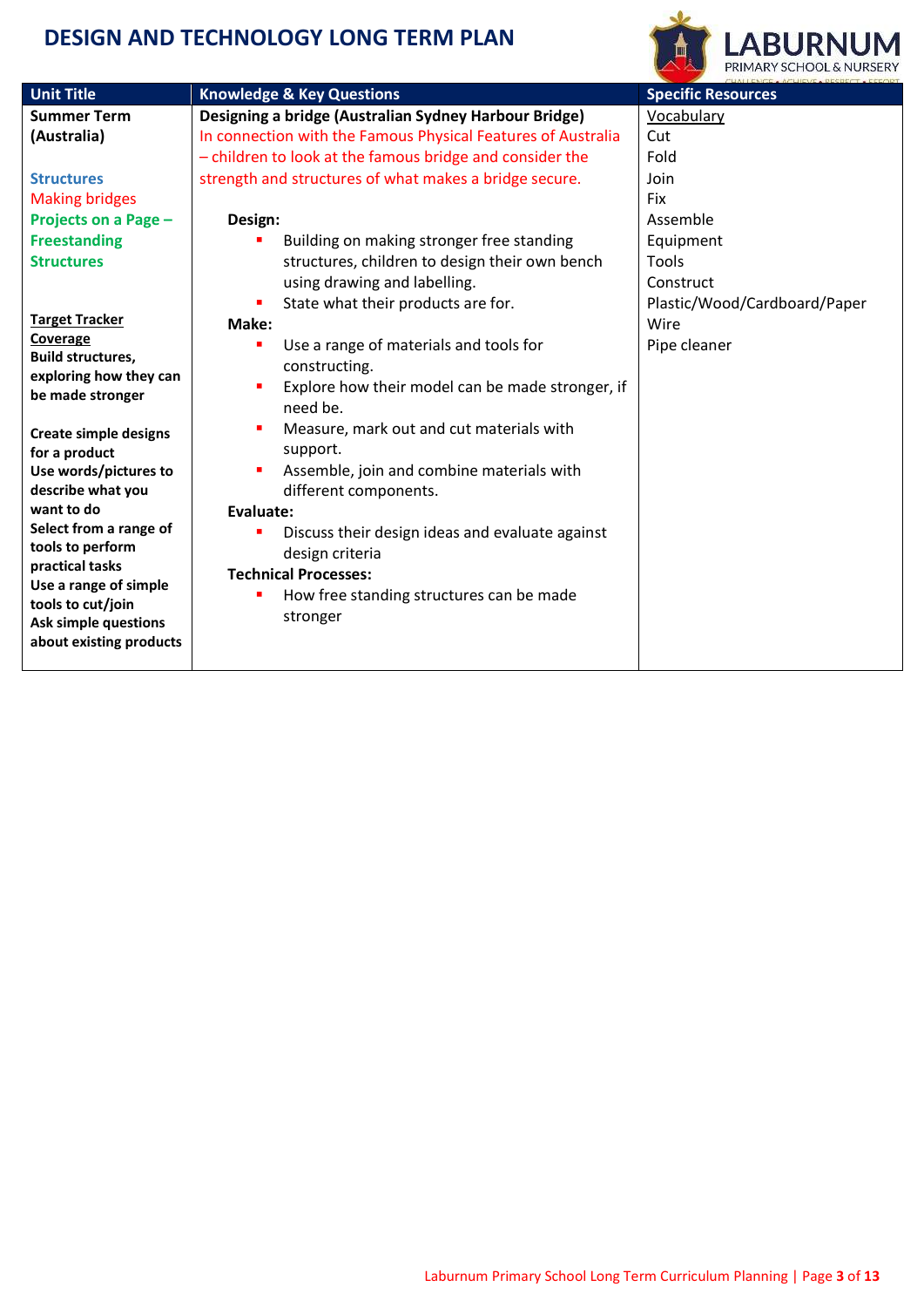

In Key Stage 1 the emphasis is on designing through a range of creative and practical activities. It should be based on imagination and own experience through story books, home and school, parks and gardens, local and wider community. They should explore and evaluate existing products before thinking of their own designs and products. They should talk about their designs and the intention of use.

Design – Design purposeful and appealing products for themselves and others based on own design criteria.

Make – Select and use a RANGE of tools for cutting, shaping, joining and finishing.

Evaluate – Evaluate their own products against their design criteria.

#### <span id="page-3-0"></span>**YEAR 2 – Progression of skills:** Strengthening Structures, Sliders and Levers, Cooking skills

| <b>Unit Title</b>                   | <b>Knowledge &amp; Key Questions</b>                | <b>Specific Resources</b> |
|-------------------------------------|-----------------------------------------------------|---------------------------|
| Autumn 1                            | Moving Pictures - Children to investigate pop up    | Vocabulary                |
|                                     | books and other moving cards/pictures. They will    | Movement                  |
| <b>Mechanics</b>                    | need to make some mock ups using levers, split      | Pop Up                    |
| (Sliders and Levers)                | pins (pivots) and then design their own moving      | Slider                    |
|                                     | picture, using a form of transport.                 | Lever                     |
| <b>Moving pictures (sliders</b>     | This could result in a Christmas Card - suggestions | Pivot                     |
| and levers) based on                | Santa's sleigh, The Snowman, A flying robin         | Split Pin                 |
| vehicles (boats, planes,            | Design:                                             | Function                  |
| cars, trains etc)                   | Children to investigate pop up books and            | Product                   |
| Journeys                            | moving books to develop an                          | Assemble                  |
| <b>Projects on a Page - Sliders</b> | understanding of their mechanics                    | <b>Materials</b>          |
| and Levers                          | Children to learn about pivots and levers<br>٠      | Design                    |
|                                     | To plan mock ups as part of their design<br>٠       |                           |
|                                     | and understanding (Twinkl have a good               |                           |
| <b>Target Tracker Coverage</b>      | powerpoint and planning ideas)                      |                           |
|                                     | Explore and use mechanisms [for<br>٠                |                           |
|                                     | example, levers, sliders, wheels and axles]         |                           |
|                                     | in their products                                   |                           |
|                                     | Design purposeful, functional, appealing<br>٠       |                           |
|                                     | products for themselves and other users             |                           |
|                                     | based on design criteria                            |                           |
|                                     | Make:                                               |                           |
|                                     | Select from and use a range of tools and<br>٠       |                           |
|                                     | equipment to perform practical tasks [for           |                           |
|                                     | example, cutting, shaping, joining and              |                           |
|                                     | finishing]                                          |                           |
|                                     | Select from and use a wide range of<br>п            |                           |
|                                     | materials and components, including                 |                           |
|                                     | construction materials, textiles and                |                           |
|                                     | ingredients, according to their                     |                           |
|                                     | characteristics                                     |                           |
|                                     | <b>Evaluate:</b>                                    |                           |
|                                     | Evaluate their ideas and products against           |                           |
|                                     | design criteria                                     |                           |
|                                     | <b>Technical Processes:</b>                         |                           |
|                                     | Begin to measure, cut, mark out safely              |                           |
|                                     | and accurately                                      |                           |
|                                     | To know about the movement of simple                |                           |
|                                     | mechanisms such as levers and sliders.              |                           |
|                                     |                                                     |                           |
|                                     |                                                     |                           |
|                                     |                                                     |                           |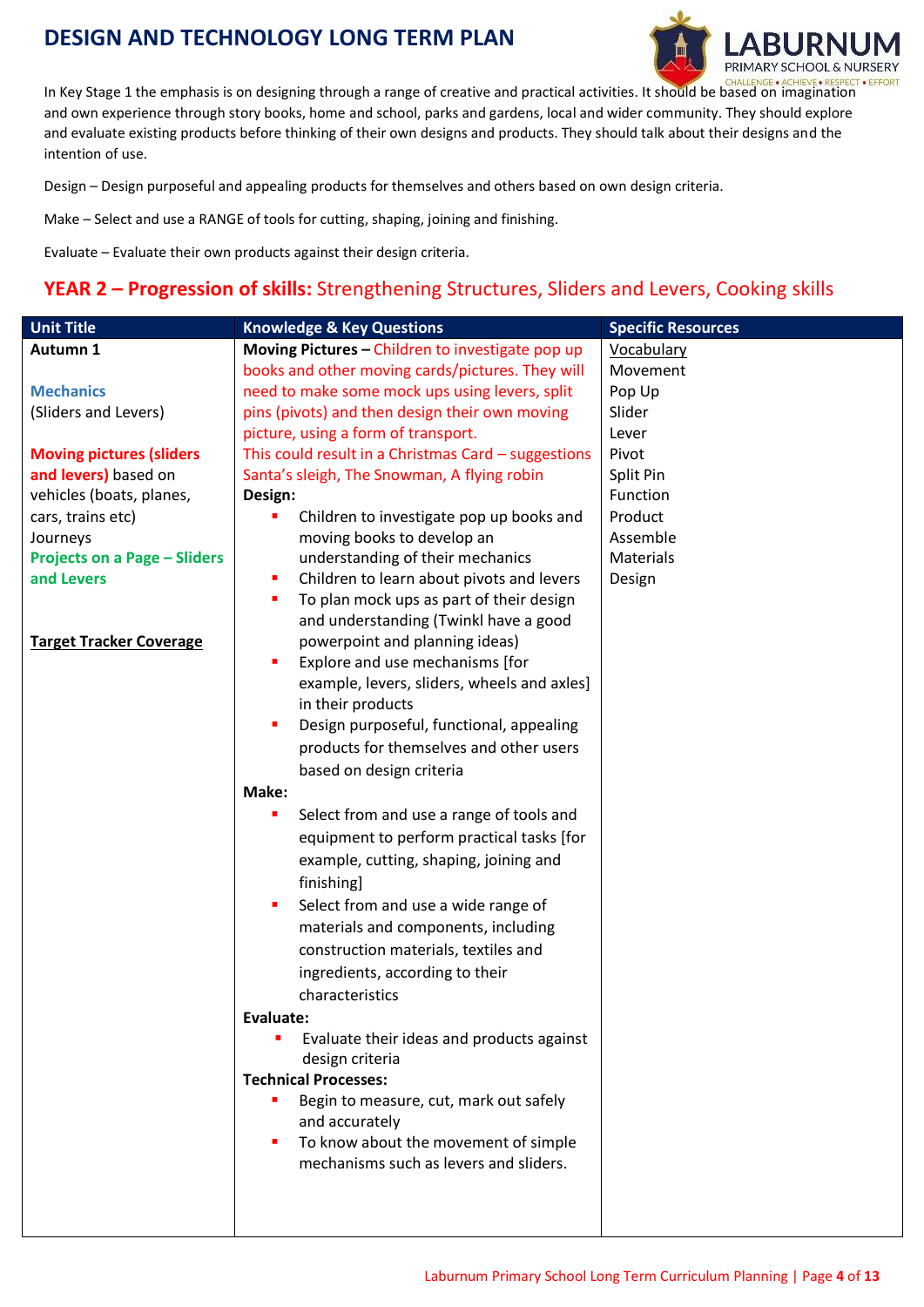

| <b>Unit Title</b>                                                                                                                                                                                               | <b>Knowledge &amp; Key Questions</b>                                                                                                                                                                                                                                                                                                                                                                                                                                                                                                                                                                                                                                                                                                                                                                    | <b>Specific Resources</b>                                                                                                                                                                                                                       |  |
|-----------------------------------------------------------------------------------------------------------------------------------------------------------------------------------------------------------------|---------------------------------------------------------------------------------------------------------------------------------------------------------------------------------------------------------------------------------------------------------------------------------------------------------------------------------------------------------------------------------------------------------------------------------------------------------------------------------------------------------------------------------------------------------------------------------------------------------------------------------------------------------------------------------------------------------------------------------------------------------------------------------------------------------|-------------------------------------------------------------------------------------------------------------------------------------------------------------------------------------------------------------------------------------------------|--|
| <b>Spring (Where Are We?)</b><br><b>Cooking</b><br>(Bedfordshire Clanger in<br>relation to local topic of<br>Sandy)<br><b>Projects on a Page for</b><br><b>Preparing Healthy Fruit and</b><br><b>Vegetables</b> | Cooking - Children to investigate different fillings<br>in both sweet and savoury pies. To explore<br>different food groups when considering designing<br>their pie/clanger. A visit from Gunns Bakery would<br>enhance this learning.<br><b>Design and Knowledge:</b><br>Children to explore different products<br>related to their design<br>To know where the food product<br>٠<br>comes from<br>To know that food is farmed, grown<br>٠<br>or caught<br>Children to know that they should eat<br>٠<br>5 fruit and vegetable portions a day<br>and begin to learn about the 'Eat well'<br>plate.<br>Make:<br>To prepare food using hygienic and<br>٠<br>safe procedures<br>Use techniques such as cutting,<br>٠<br>peeling, grating<br>Evaluate:<br>To evaluate against their own design<br>criteria | <b>Vocabulary</b><br>Ingredients<br>Amount<br><b>Chopping Board</b><br>Grater (?)<br>Peeler<br>Weigh<br><b>Scales</b><br>Fry<br><b>Baking Tray</b><br>If making own pastry<br>Weigh<br>Knead<br>Mix<br><b>Rolling Pin</b><br><b>Baking tray</b> |  |
| <b>Summer (Victorian Seaside)</b><br><b>Textiles</b><br>Joining 2 pieces of fabric<br>together<br>Design and make a puppet,<br>flag or simple bag based by                                                      | Puppet, Flag or Beach Bag - Children to be taught<br>sewing stitches to join 2 pieces of material<br>together. They need to design their product to<br>make it appealing for the user.<br>Design:<br>Use simple design criteria -drawing                                                                                                                                                                                                                                                                                                                                                                                                                                                                                                                                                                | Vocabulary<br>Fabric/Material/Textile<br><b>Needles</b><br>Thread/wool/Cotton<br>Pattern<br>Design<br>Pin                                                                                                                                       |  |
| joining 2 pieces of material<br>Templates, mock ups and<br>pattern pieces<br>Projects on a Page -<br><b>Templates and Joining</b>                                                                               | and labelling<br><b>Make/Technical Processes:</b><br>Joining 2 pieces of identical fabrics<br>together to make a 3D textiles<br>product (eg. bag or puppet)                                                                                                                                                                                                                                                                                                                                                                                                                                                                                                                                                                                                                                             | <b>Tape Measure</b><br>Stitch<br>Sew<br>Fold<br>Join<br>Centimetre                                                                                                                                                                              |  |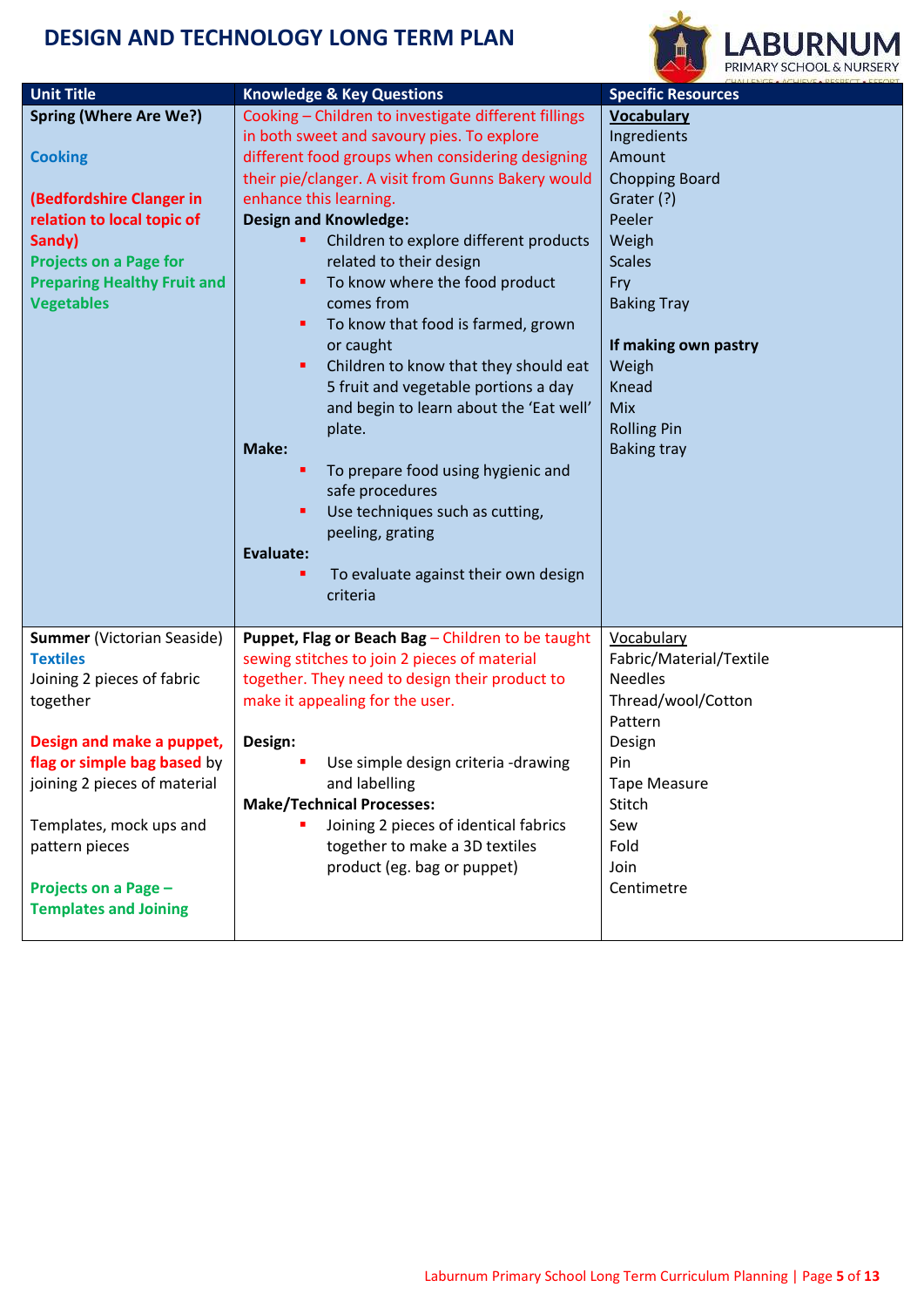

In Lower KS2 we follow on from KS1 but begin to design with more purpose and intent. They should gather information about the needs and wants of a product and generate ideas focusing on the needs of the user. Children should be beginning to be more accurate in our measuring, cutting, joining and finishing. When evaluating, children should refer to their design.

#### <span id="page-5-0"></span>**YEAR 3 – Progression of skills :** Mechanical Systems (Pneumatic, Levers, Linkages), cross sectional diagrams, Cooking, Strengthening Structures using diagonal struts (3D nets),

| <b>Unit Title</b>                     | <b>Knowledge &amp; Key Questions</b>                          | <b>Specific Resources</b> |
|---------------------------------------|---------------------------------------------------------------|---------------------------|
| Autumn (Stone Age)                    | 3D fabric item - Children to progress from sewing 2 pieces    | Vocabulary                |
|                                       | of fabric together (year 2) into creating a 3D object that is | 2D/3D                     |
| Textiles - making a 3D object         | purposeful. They need to design their own product (a toy      | attach                    |
| from 2D materials                     | mammoth or a Christmas Tree decoration). Using fabric and     | <b>Running Stitch</b>     |
|                                       | other decorations (buttons, ribbons) to decorate their        | Functional                |
| <b>Woolly Mammoths or a</b>           | product.                                                      | Aesthetic                 |
| <b>Christmas Tree decoration if</b>   | Design:                                                       | <b>Stiffen</b>            |
| you want to do it later in the        | Children progress to focus on the needs and                   | Strengthen                |
| term                                  | intended use/users of their product.                          | Stuff                     |
| <b>Sew/Attach decorations (eg</b>     | Share and clarify ideas through discussion<br>П               | Investigate               |
| buttons, felt shapes etc)             | Create designs using annotated sketches<br>П                  | Pattern                   |
| (fabric toy)                          | Generate realistic ideas, focusing on the needs of            | Prototype                 |
|                                       | the user                                                      | evaluate                  |
| See DT Projects on a Page for         | Make:                                                         |                           |
| <b>Planning ideas</b>                 | Select tools and materials with intent - suitable for<br>D    |                           |
| 2D shape into a 3D product            | the model                                                     |                           |
|                                       | Explain the choice of materials for the model<br>п            |                           |
|                                       | Begin to measure, mark out and cut with increasing<br>٠       |                           |
|                                       | accuracy                                                      |                           |
|                                       | Assemble, join and combine materials with<br>D                |                           |
|                                       | increasing accuracy.                                          |                           |
|                                       | Apply a range of finishing techniques with some<br>Ė          |                           |
|                                       | accuracy and intent                                           |                           |
|                                       | Evaluate:                                                     |                           |
|                                       | Refer to their design as they make<br>F                       |                           |
|                                       | Use their design criteria to evaluate against design<br>г     |                           |
|                                       | criteria and with the user in mind.                           |                           |
| <b>Spring (Egypt)</b>                 | Children to investigate different breads with a variety of    | Vocabulary                |
|                                       | flavours and fillings.                                        | Investigate               |
| <b>Cooking</b>                        |                                                               | Research                  |
| <b>Egyptian Breads</b>                | Design:                                                       | Hygiene                   |
| (See twinkl on bread making           | Children to use their learning of Egyptian diet and           | Grams/kilograms           |
| with different ingredients)           | food items when designing their product.                      | Knead                     |
|                                       | Children to look at and taste the different<br>٠              | Grate                     |
| <b>Projects on a Page Healthy and</b> | ingredients that could be used in their bread (eg.            | <b>Bake</b>               |
| <b>Varied Diet</b>                    | raisins, dates, honey)                                        | Knead                     |
|                                       | Children to understand where the foods come from<br>٠         | Rise (as in bread)        |
|                                       | in the wider world (grown, caught, farmed etc)                | Yeast                     |
|                                       | Make:                                                         | <b>Scales</b>             |
|                                       | To use a wider range of techniques including<br>٠             | Temperature (Centigrade)  |
|                                       | grating, chopping, slicing, baking, kneading                  | Golden Brown              |
|                                       | To prepare hygienically and ideally use a heat<br>٠           |                           |
|                                       | source (eg. oven)                                             |                           |
|                                       | Evaluate:                                                     |                           |
|                                       | Refer to their design criteria to evaluate their own<br>٠     |                           |
|                                       | products.                                                     |                           |
|                                       |                                                               |                           |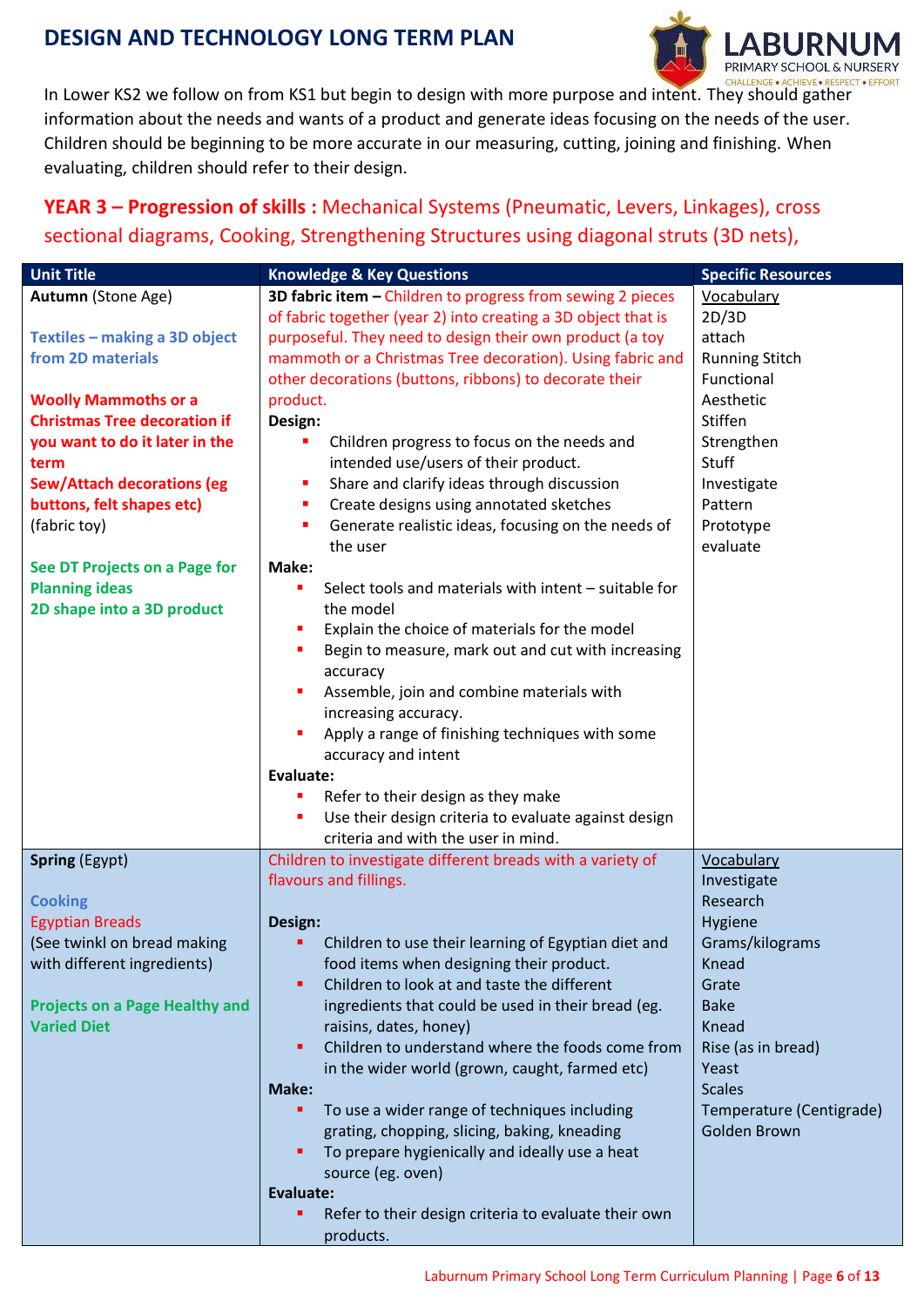

| <b>Unit Title</b>                 | <b>Knowledge &amp; Key Questions</b>                                    | <b>Specific Resources</b> |
|-----------------------------------|-------------------------------------------------------------------------|---------------------------|
| <b>Summer (Rainforest/Amazon)</b> | Design:                                                                 | Vocabulary                |
|                                   | Children progress to focus on the needs and                             | Components                |
| <b>Mechanics (pneumatic</b>       | intended use/users of their product.                                    | Pipe/tubing               |
| movement)                         | Share and clarify ideas through discussion                              | Syringe                   |
| <b>Moving Frogs</b>               | Develop their own design criteria and use these to                      | Pump/Plunger              |
| See DT slides on K-Drive on       | inform their ideas                                                      | Pressure                  |
| <b>Pneumatics for planning</b>    | Create designs using annotated sketches or cross                        | Pneumatic                 |
|                                   | sectional drawings                                                      | Movement                  |
|                                   | Use computer aided design to develop and                                | Inflate deflate           |
|                                   | communicate their ideas                                                 | Seal                      |
|                                   | Generate realistic ideas, focusing on the needs of                      |                           |
|                                   | the user                                                                |                           |
|                                   | Make:                                                                   |                           |
|                                   | Select tools and materials with intent - suitable for<br>$\blacksquare$ |                           |
|                                   | the model                                                               |                           |
|                                   | Explain the choice of materials and tools for the                       |                           |
|                                   | model                                                                   |                           |
|                                   | Begin to Measure, mark out and cut with accuracy                        |                           |
|                                   | Assemble, join and combine materials with                               |                           |
|                                   | increasing accuracy.                                                    |                           |
|                                   | Apply a range of finishing techniques with some                         |                           |
|                                   | accuracy and intent                                                     |                           |
|                                   | Evaluate:                                                               |                           |
|                                   | Refer to their design as they make                                      |                           |
|                                   | Use their design criteria to evaluate with increasing                   |                           |
|                                   | intent.                                                                 |                           |
|                                   | <b>Technical Knowledge -</b>                                            |                           |
|                                   | How to apply knowledge from Science and maths                           |                           |
|                                   | to help design and make products that work                              |                           |
|                                   | How mechanical systems such as levers, linkages                         |                           |
|                                   | and pneumatic systems create movement.                                  |                           |
|                                   |                                                                         |                           |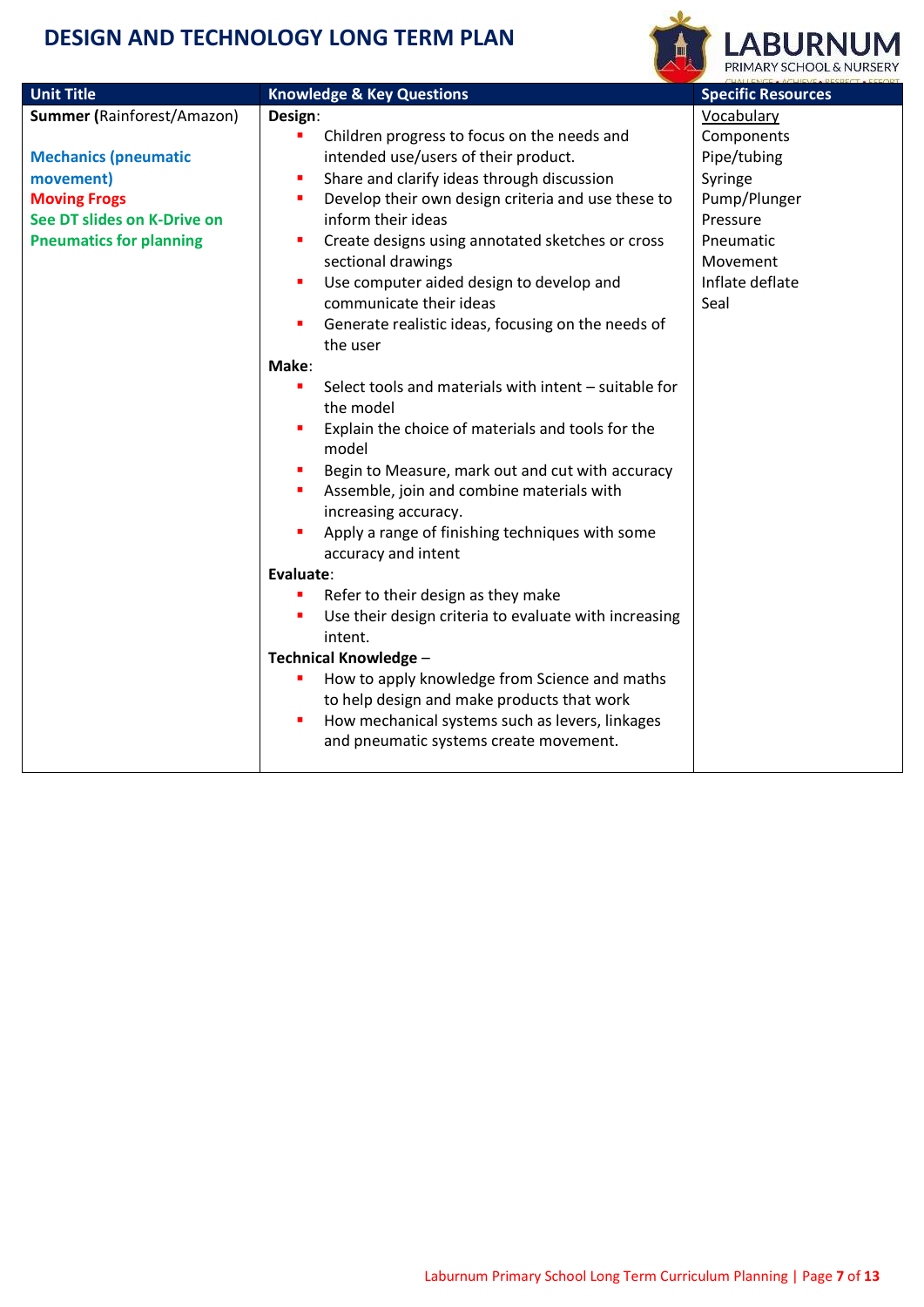

In Lower KS2 we follow on from KS1 but begin to design with more purpose and intent. They should gather information about the needs and wants of a product and generate ideas focusing on the needs of the user. Children should be beginning to be more accurate in our measuring, cutting, joining and finishing. When evaluating, children should refer to their design.

#### <span id="page-7-0"></span>**YEAR 4 – Progression of skills.** Electrical Circuits, Strengthening Structures based on previous, exploded diagrams, learning, cooking – seasonal foods, healthy eating and following a recipe.

| <b>Unit Title</b>                   | <b>Knowledge &amp; Key Questions</b>                         | <b>Specific Resources</b>                               |
|-------------------------------------|--------------------------------------------------------------|---------------------------------------------------------|
| <b>Autumn (Romans)</b>              | Design:                                                      | Vocabulary                                              |
|                                     | Children to use their learning of Roman diet and food        | Grate                                                   |
| <b>Cooking</b>                      | items when designing their product.                          | Slice                                                   |
| <b>Honey, Oat and Spice</b>         | Children to look at and taste the different ingredients<br>П | Rub in                                                  |
| <b>Cakes</b>                        | that could be used in their design                           | Mould                                                   |
| Focus on healthy eating,            | Children to understand where the foods come from in          | Spoon (as in verb)                                      |
| learn about how honey can           | the wider world (grown, caught, farmed etc)                  | Spice                                                   |
| be used a substitute for            | Make:                                                        | Sweetener                                               |
| sugar.                              | To use a wider range of techniques including grating,        | <b>Bake</b>                                             |
| http://cookit.e2bn.org/hist         | chopping, slicing, baking, kneading                          | Golden brown                                            |
| orycookbook/958-honey-              | To prepare hygienically and ideally use a heat source (eg.   | Temperature (Centigrade)                                |
| oat-and-spiced-cakes.html           | oven)                                                        | Recipe                                                  |
|                                     | To read and follow recipes                                   | Method                                                  |
| <b>Projects on a Page Healthy</b>   | Evaluate:                                                    |                                                         |
| and Varied Diet                     | Refer to their design criteria to evaluate their own         |                                                         |
|                                     | products.                                                    |                                                         |
| <b>Spring (Weather)</b>             | Design:                                                      | Vocabulary                                              |
|                                     | Children progress to focus on the needs and intended         | series circuit, fault,                                  |
| <b>Electrical (Circuits)</b>        | use/users of their product                                   | connection, toggle switch,                              |
| Windmill/Lighthouse/                | Share and clarify ideas through discussion                   | push-to-make switch,                                    |
| <b>Torch</b>                        | Design with both functional and aesthetic qualities in       | push-to-break switch,                                   |
| <b>Electrical Circuits based on</b> | mind.                                                        | battery, battery holder,<br>bulb, bulb holder, wire,    |
| light and dark or                   | Create designs using exploded diagrams.                      | insulator, conductor,                                   |
| movement                            | Use computer aided design to develop and communicate<br>٠    | crocodile clip                                          |
| https://www.twinkl.co.uk/r          | their ideas                                                  |                                                         |
| esource/design-and-make-            | Generate realistic ideas, focusing on the needs of the       | control, program, system,                               |
| an-electrical-model-                | user                                                         | input device, output                                    |
| activity-t2-d-156                   | Make:                                                        | device                                                  |
|                                     | Select suitable tools and materials for the model            |                                                         |
| <b>See DT Projects on a Page</b>    | Explain the choice of materials and tools for the model      | user, purpose, function,<br>prototype, design criteria, |
| for Electrical Circuits and         | Begin to Measure, mark out and cut with accuracy<br>٠        | innovative, appealing,                                  |
| <b>Programming and Controls</b>     | Assemble, join and combine materials with more<br>٠          | design brief                                            |
| for planning ideas - link to        | accuracy                                                     |                                                         |
| <b>Science</b>                      | Apply a range of finishing techniques with increased         |                                                         |
|                                     | accuracy and intent                                          |                                                         |
| <b>Exploded diagrams</b>            | Evaluate:                                                    |                                                         |
|                                     | How well have products been designed?<br>٠                   |                                                         |
|                                     | How well have they been made?<br>٠                           |                                                         |
|                                     | How well did the product achieve their purposes?<br>٠        |                                                         |
|                                     | How well did the product work?                               |                                                         |
|                                     | What went right/wrong?<br>٠                                  |                                                         |
|                                     | <b>Technical Knowledge:</b>                                  |                                                         |
|                                     | How simple electrical circuits and components can be         |                                                         |
|                                     | used to make a functional product                            |                                                         |
|                                     | How scientific and mathematical knowledge can help to        |                                                         |
|                                     | design products                                              |                                                         |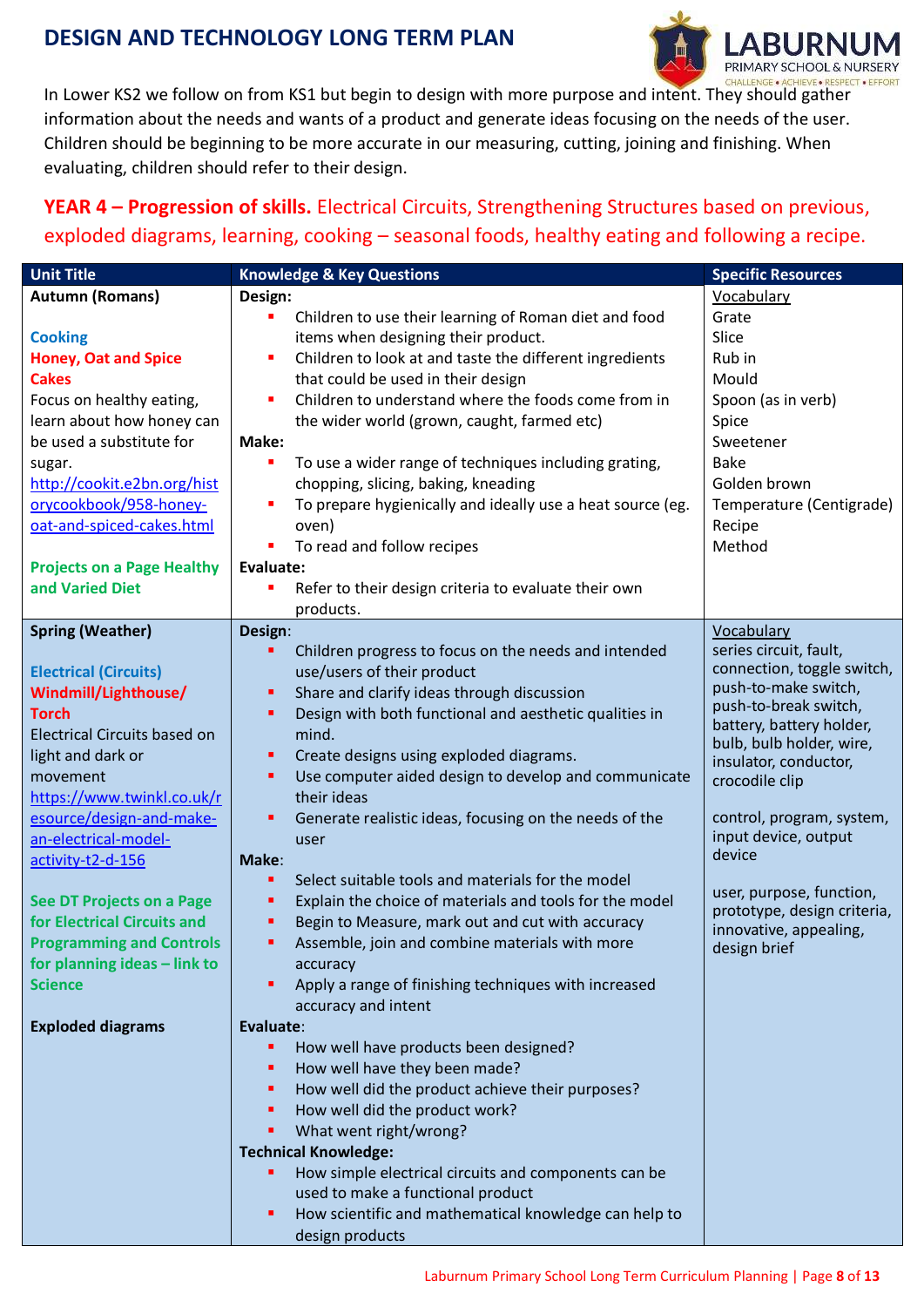

| <b>Unit Title</b>                                                                                                                                          | <b>Knowledge &amp; Key Questions</b>                                                                                           | <b>Specific Resources</b>  |
|------------------------------------------------------------------------------------------------------------------------------------------------------------|--------------------------------------------------------------------------------------------------------------------------------|----------------------------|
| <b>Summer (Our Planet)</b>                                                                                                                                 | Children will focus on recyclable materials in packaging. They will                                                            | Vocabulary                 |
|                                                                                                                                                            | investigate how boxes (packaging and gift boxes) are assembled                                                                 | shell structure,           |
| to keep strong and keep items secure. Children can research<br><b>Structures (shell)</b><br>what containers they would like to make (jewellery box, pencil |                                                                                                                                | net, cube, cuboid, prism,  |
| (Recycling projects) make<br>a container from                                                                                                              | box, gift box, picnic box, treasure box, Game holder etc) with<br>focus on using recycled materials. They can decorate it with | edge, face,<br>vertex,     |
| recyclable materials                                                                                                                                       | natural materials or oddments of second hand materials, or just                                                                | length, width, breadth,    |
| Shell structures using<br>computer aided design                                                                                                            | paints and colours. Children will design a shell structure (3D net)<br>using a computer program and then create it using their | capacity                   |
|                                                                                                                                                            | template.                                                                                                                      | marking out, scoring,      |
| <b>Projects on a page Shell</b>                                                                                                                            |                                                                                                                                | shaping, tabs, adhesives,  |
| structures (computer<br>aided)                                                                                                                             | Design:<br>To look at a range of existing products when designing                                                              | joining, assemble,         |
|                                                                                                                                                            | (eg. gift boxes)                                                                                                               |                            |
|                                                                                                                                                            | Design your product through pattern pieces, mock ups or<br>п                                                                   | accuracy, material, stiff, |
|                                                                                                                                                            | ICT                                                                                                                            | strong, reduce, reuse,     |
|                                                                                                                                                            | Design with an aim to please the user.                                                                                         | recycle, corrugating,      |
|                                                                                                                                                            | Make:                                                                                                                          | ribbing, laminating        |
|                                                                                                                                                            | Select appropriate tools from a wider choice                                                                                   | font, lettering, text,     |
|                                                                                                                                                            | Measure, cut and join with accuracy in mind.                                                                                   |                            |
|                                                                                                                                                            | Evaluate:                                                                                                                      | graphics, decision,        |
|                                                                                                                                                            | Evaluate existing products as well as your own.                                                                                | evaluating, design brief   |
|                                                                                                                                                            | Evaluate against your own design and suggest<br>п<br>improvements                                                              | design criteria,           |
|                                                                                                                                                            |                                                                                                                                | innovative, prototype      |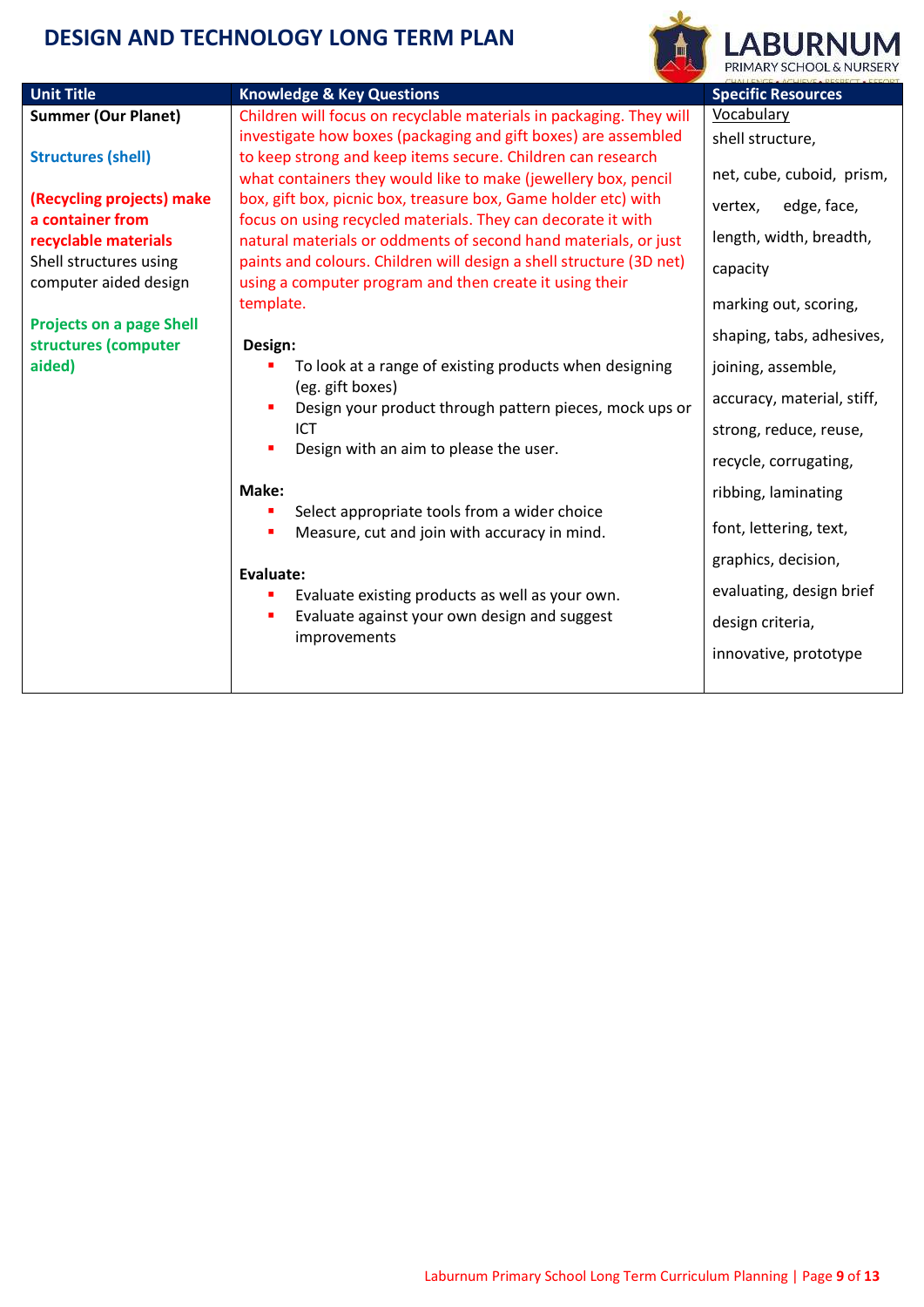

<span id="page-9-0"></span>**YEAR 5 –** In Upper KS2, the progression focuses on carrying out research at a wider level when designing products through (surveys, interviews, questionnaires and web based resources). Identify the needs of the user when thinking of your design and generate innovative ideas based on this research. Children should begin to compile a list of equipment and materials needed and formulate step by step plans. Focus on accuracy should be key when measuring, marking, cutting, assembling, joining etc. Children should learn how to evaluate critically – and look at the cost of making their products, how innovative they are and what impact the products have beyond their purpose.

| <b>Unit Title</b>                            | <b>Knowledge &amp; Key Questions</b>                               | <b>Specific Resources</b> |
|----------------------------------------------|--------------------------------------------------------------------|---------------------------|
| <b>Autumn (Mayans)</b>                       | Dips and bread - Children to follow a recipe, focus on savoury and | <b>Vocabulary</b>         |
|                                              | healthy dishes. They need to learn rubbing, kneading technique.    | Flavour                   |
| <b>Cooking</b>                               | Design:                                                            | Herb                      |
| dips and bread                               | Explore existing 'dips' what can be used as a base? (fruit,<br>п   | Spice                     |
| (BBC recipe quick                            | veg, beans) What things are added? (herbs, spices,                 | Combine                   |
| flatbreads)                                  | yoghurt, cream, mayonnaise)                                        | Mix                       |
| <b>Projects on a Page</b>                    | Evaluate simple flatbread<br>п                                     | Stir                      |
| <b>Healthy and Varied Diet</b>               | How would the Mayans have cooked it? What would they<br>ш          | Cut                       |
|                                              | have had?                                                          | Grate                     |
|                                              | That different food and drink contain different substances<br>п    | Slice                     |
|                                              | that are needed for health                                         | Knead                     |
|                                              | Understand how food is grown, farmed etc to make it safe<br>п      | Bake/cook                 |
|                                              | to eat                                                             |                           |
|                                              | To create own design criteria<br>п                                 |                           |
|                                              | To explore combinations of different flavours and<br>п             |                           |
|                                              | ingredients (in small groups)                                      |                           |
|                                              | Make:                                                              |                           |
|                                              | To make a basic flatbread and add appropriate flavourings<br>ш     |                           |
|                                              | To make a 'dip' of choice using chosen ingredients<br>ш            |                           |
|                                              | To apply techniques taught-cutting, slicing, measuring,<br>п       |                           |
|                                              | kneading, mixing, grating.                                         |                           |
|                                              | To combine different ingredients in different ways to<br>п         |                           |
|                                              | produce an end product                                             |                           |
| <b>Spring (Anglo Saxons)</b>                 | Anglo-Saxon Bag - Children to look at what can be used to dye      | <b>Vocabulary</b>         |
|                                              | materials. To design a pattern to make a bag. Extend to sew on     | Dye                       |
| <b>Textiles</b>                              | ornamental adornments like buttons.                                | Permanent                 |
| Pouches                                      | As above, children to explore weaving and dying and to produce     | Dip                       |
| Dying skills                                 | their own Anglo Saxon style bag/pouch based on research.           | Rinse                     |
|                                              | Design:                                                            | Aesthetic                 |
| <b>Make a bag</b>                            | Research products of time to inform planning (including<br>٠       | Purpose                   |
|                                              | web based resources)<br>٠                                          | Functional                |
| Projects on a Page -<br>using computer aided | Create Prototypes to show ideas<br>Make:                           | Fastening<br>Hook and eye |
| design in Textiles                           | ٠<br>Accurate and Precise measurements so that joins and           | Zip                       |
|                                              | fastening are in the right place (eg. hole in pendant, button      | Press stud                |
|                                              | on bag)                                                            | punch                     |
|                                              | Produce own step by step instructions of making the<br>٠           | Pinking shears            |
|                                              | design - including tools and materials                             | Pattern /prototype        |
|                                              | Accurately apply a range of finishing techniques (eg,<br>٠         | <b>Tacking</b>            |
|                                              | fastenings, patterns on jewellery pendant)                         | Sewing machine (if used)  |
|                                              | Evaluate:                                                          | Loom                      |
|                                              | Detailed evaluation of existing products (during designing)<br>٠   | Weave                     |
|                                              | as well as critically evaluating your own and each other's'        |                           |
|                                              | work                                                               |                           |
|                                              | <b>Technical Processes:</b>                                        |                           |
|                                              | Strengthening 3D products using prior knowledge<br>٠               |                           |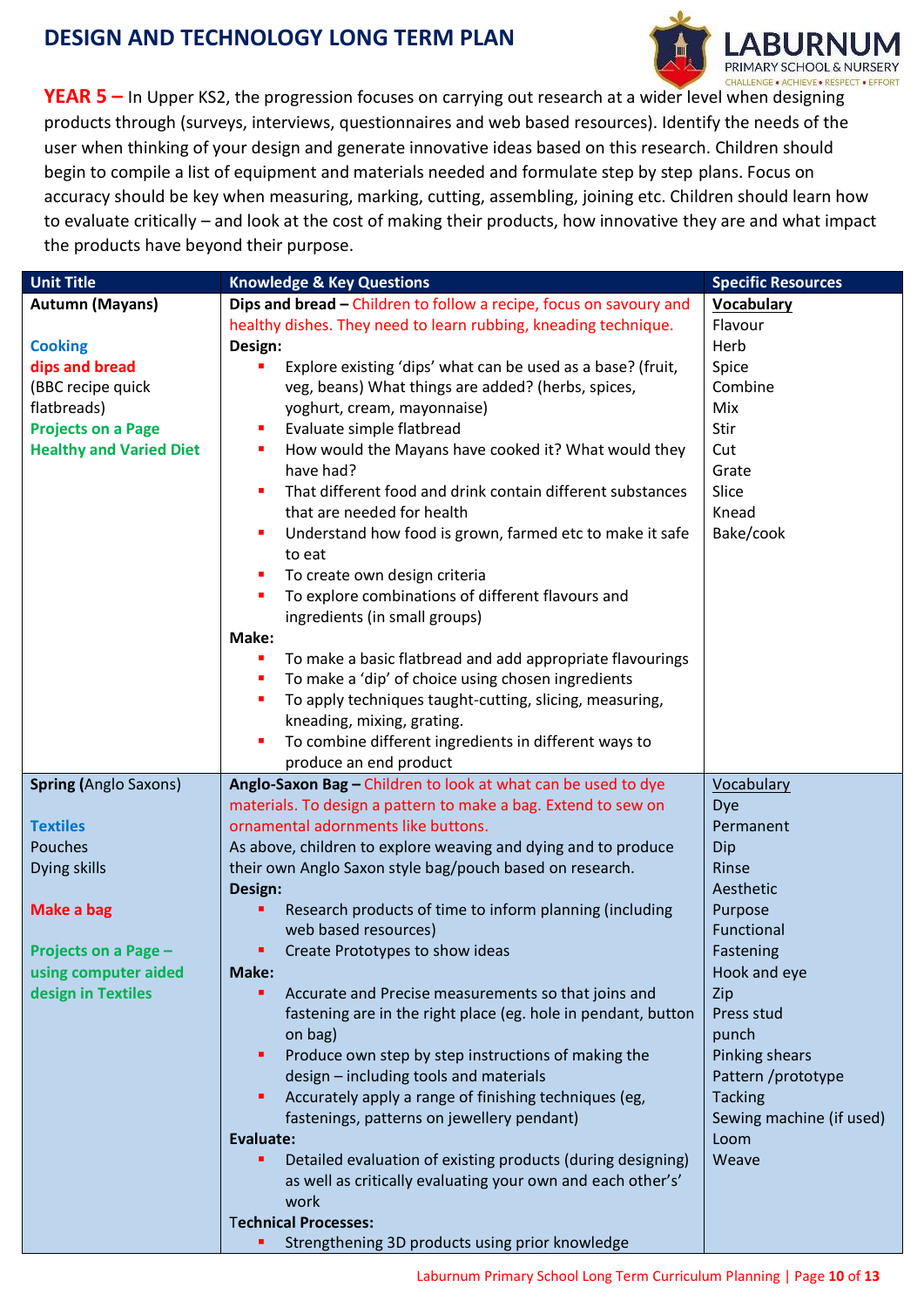ı



**BURNUM** 

|                                               |                                                                                                              | PRIMARY SCHOOL & NURSERY   |
|-----------------------------------------------|--------------------------------------------------------------------------------------------------------------|----------------------------|
| <b>Unit Title</b>                             | <b>Knowledge &amp; Key Questions</b>                                                                         | <b>Specific Resources</b>  |
| Summer (space)                                | To design and make a moon buggy that would need to be able to<br>move across a rugged surface.               | Vocabulary                 |
| <b>Electrics</b>                              | Design:                                                                                                      | series circuit, parallel   |
| <b>Moon Buggy</b><br>Electrical products that | To research structures of existing buggies<br>To identify appropriate materials                              | circuit, names of switches |
| the user needs to                             | To make mock ups                                                                                             | and components, input      |
| programme and control                         | To use exploded diagrams<br>Make:                                                                            | device, output device,     |
| <b>Projects on a Page</b>                     | To measure, mark and cut accurately                                                                          | system, monitor, control,  |
| <b>Monitoring and</b><br><b>Controlling</b>   | To choose appropriate materials to strengthen<br>To apply finishing techniques<br>To join materials securely | program, flowchart         |
|                                               | <b>Technical Processes:</b>                                                                                  |                            |
|                                               | To use more complex mechanical and electrical systems.                                                       |                            |
|                                               | To programme and control electrical products.                                                                |                            |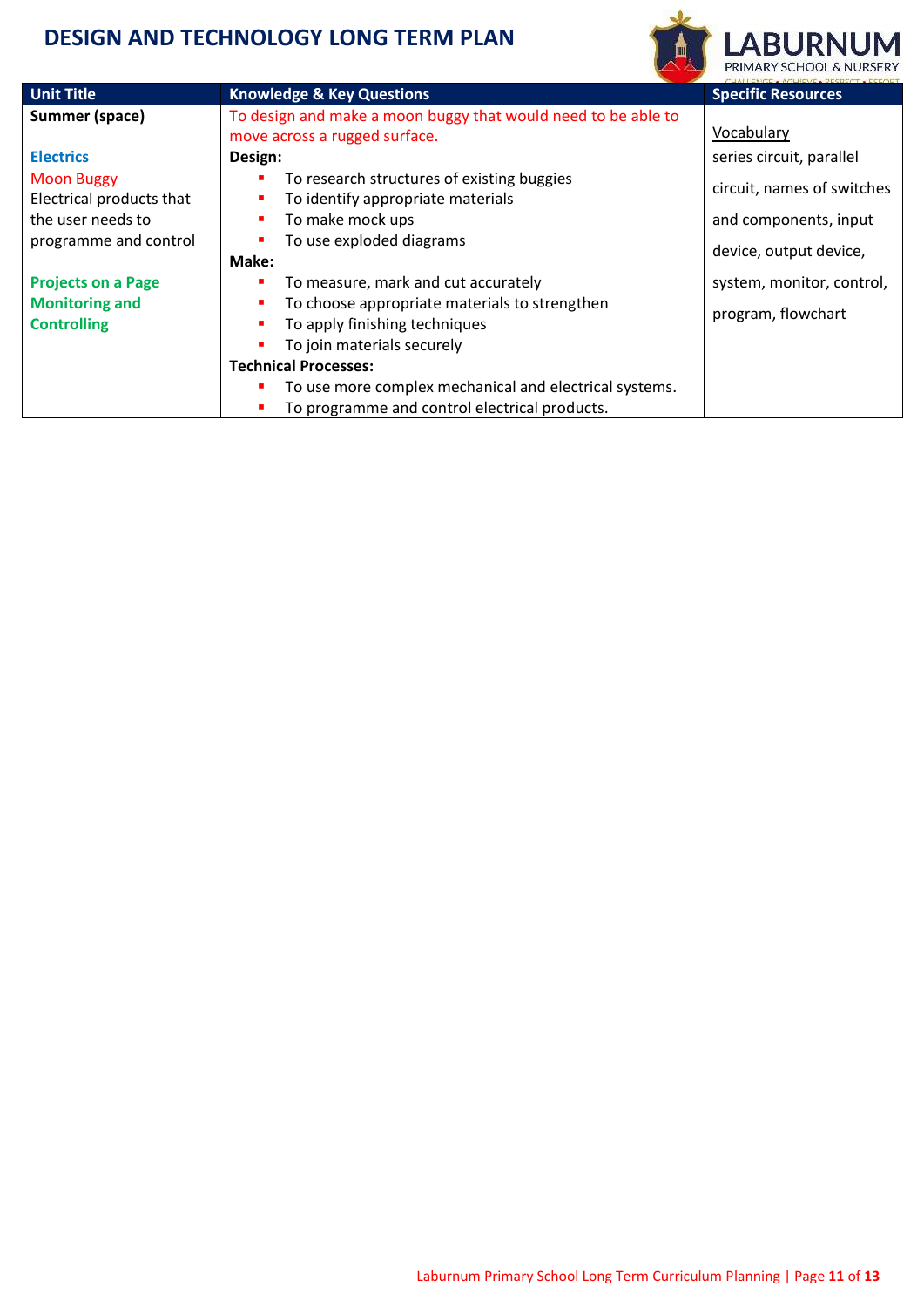

#### <span id="page-11-0"></span>**YEAR 6**

| <b>Unit Title</b>                                    | <b>Knowledge &amp; Key Questions</b>                                                       | <b>Specific Resources</b>                                  |
|------------------------------------------------------|--------------------------------------------------------------------------------------------|------------------------------------------------------------|
| <b>Autumn (Ancient Greece)</b>                       | Traffic lights - Children will work alongside their science                                | <b>Vocabulary</b>                                          |
|                                                      | to design an electrical system that they can control such                                  |                                                            |
| <b>Electrical</b>                                    | as an alarm or a traffic light system                                                      | reed switch, toggle switch, push-                          |
| <b>Systems (link with science)</b>                   | Design:                                                                                    | to-make switch, push-to-break                              |
|                                                      | To link to science knowledge                                                               | switch, light dependent resistor                           |
| <b>Projects on a Page More</b>                       | To explore existing systems<br>П                                                           | (LDR), tilt switch                                         |
| complex switches                                     | To make mock ups<br>П                                                                      |                                                            |
|                                                      | To use exploded drawing<br>п                                                               | light emitting diode (LED), bulb,                          |
|                                                      | To produce own design criteria<br>п                                                        | bulb holder, battery, battery                              |
|                                                      | Make:                                                                                      | holder, USB cable, wire, insulator,                        |
|                                                      | To join materials safely and securely                                                      | conductor, crocodile clip                                  |
|                                                      | To identify ways to disguise mechanisms<br>To apply knowledge of electricity to create the |                                                            |
|                                                      | system                                                                                     |                                                            |
|                                                      | <b>Evaluate:</b>                                                                           | control, program, system, input                            |
|                                                      | To evaluate effectiveness based on design criteria                                         | device, output device, series                              |
|                                                      |                                                                                            | circuit, parallel circuit                                  |
|                                                      |                                                                                            |                                                            |
| Spring (WW2)                                         | Frame Structure - Children to solve 'The great escape'                                     | <b>Vocabulary Frame Structures</b>                         |
|                                                      | problem                                                                                    | frame structure, stiffen,                                  |
| Structures/CAMS/                                     | Design:                                                                                    | strengthen, reinforce,                                     |
| levers/linkages/pulleys                              | Research famous designers and inventors to<br>inform the design of your own product        | triangulation, stability, shape, join,                     |
| To use structures to design                          | (Morse/Anderson)                                                                           |                                                            |
| and make a structure that                            | Generate designs through annotated sketches,<br>٠                                          | temporary, permanent, design                               |
| could lift people from<br>under the ground           | cross sectional and exploded diagrams,<br>prototypes/pattern pieces and ICT                | brief, design specification,                               |
|                                                      | Use previous technical knowledge to problem<br>٠                                           | prototype, annotated sketch,                               |
| <b>Projects on a Page Frame</b><br><b>Structures</b> | solve when designing and making<br>Use knowledge of famous designs and research<br>٠       | purpose, user, innovation,                                 |
| and pulleys and gears                                | to explain the effectiveness of the product                                                | research, functional                                       |
| WW <sub>2</sub>                                      | Make:<br>٠                                                                                 | vice, hack saw, clamp, sand paper                          |
| <b>Famous Designs</b>                                | Use a wide range of methods to strengthen,<br>stiffen and reinforce complex structures     |                                                            |
|                                                      | To use knowledge of pulleys, cams, levers and<br>٠                                         | <b>Pulleys and Gears</b>                                   |
|                                                      | linkages to influence the finished product                                                 | pulley, drive belt, gear, rotation,                        |
|                                                      | Apply knowledge of computing to program,<br>٠                                              | spindle, driver, follower, ratio,<br>transmit, axle, motor |
|                                                      | monitor and control the product                                                            |                                                            |
|                                                      | Evaluate:                                                                                  | circuit, switch, circuit diagram                           |
|                                                      | Evaluate the effectiveness of the product based                                            | annotated drawings, exploded                               |
|                                                      | on the design criteria                                                                     | diagrams                                                   |
|                                                      |                                                                                            | mechanical system, electrical                              |
|                                                      |                                                                                            | system, input, process, output                             |
|                                                      |                                                                                            | design decisions, functionality,                           |
|                                                      |                                                                                            | innovation, authentic, user,                               |
|                                                      |                                                                                            | purpose, design specification,                             |
|                                                      |                                                                                            | design brief                                               |
|                                                      |                                                                                            |                                                            |
|                                                      |                                                                                            |                                                            |